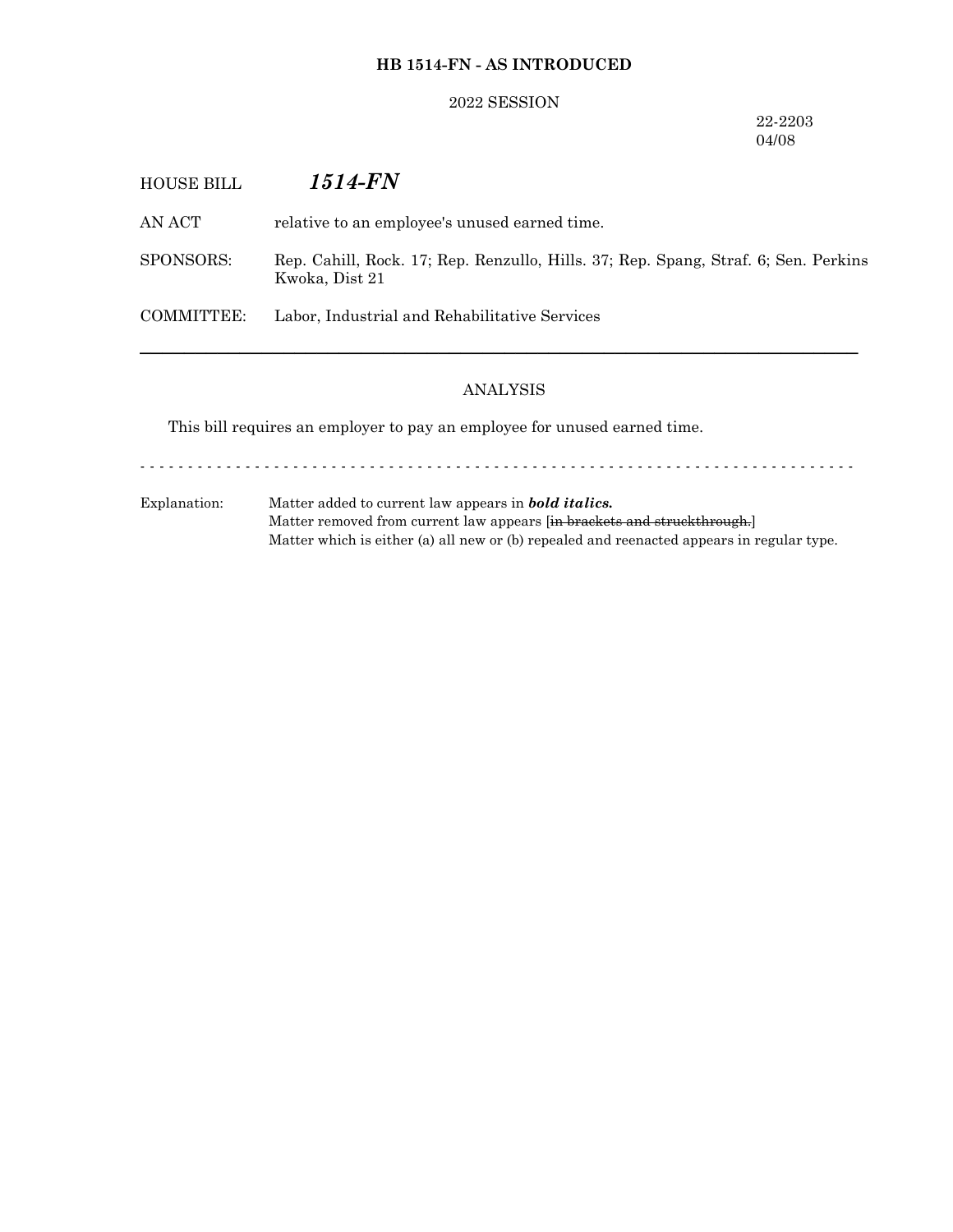#### **HB 1514-FN - AS INTRODUCED**

#### STATE OF NEW HAMPSHIRE

*In the Year of Our Lord Two Thousand Twenty Two*

AN ACT relative to an employee's unused earned time.

*Be it Enacted by the Senate and House of Representatives in General Court convened:*

1 New Section; Day's Work; Days of Rest; Unused Earned Time. Amend RSA 275 by inserting after section 35 the following new section: 1 2

275:35-a Unused Earned Time. 3

I. An employer that employs 15 or more employees and offers paid earned time to such employees shall comply with the following: 4 5

(a) Inform employees in writing of any policy regarding accrual or use of unused earned time and any limits on accrual or use. In the absence of an accrual system, earned time shall be paid on a prorated basis. 6 7 8

9

(b) Provide a means through which earned time requests and approvals are processed.

(c) Provide employees with an accounting of earned time used and unused earned time remaining. 10 11

II. For the purpose of this section, the terms "earned time," "vacation" or "vacation time," and "paid time off" shall be considered compensation and therefore constitute wages due. For the purposes of this section, "sick time" or "sick days" shall not be considered as wages due. 12 13 14

2 New Paragraph; Protective Legislation; Wages. Amend RSA 275:43 by inserting after paragraph V the following new paragraph: 15 16

V-a. An employee who leaves in good standing, or whose termination is the result of a layoff, shall be paid for unused earned time no later than the next regular pay period. If the termination is the result of a change of business ownership, the prior employer shall, upon completion of the transfer of ownership, pay the employee's unused earned time wages or transfer the employee's unused earned time to the new employer. For the purpose of this paragraph, the terms "earned time," "vacation" or "vacation time," and "paid time off" shall be considered compensation and therefore constitute wages due. For the purposes of this paragraph, "sick time" or "sick days" shall not be considered as wages due. 17 18 19 20 21 22 23 24

3 Effective Date. This act shall take effect 60 days after its passage. 25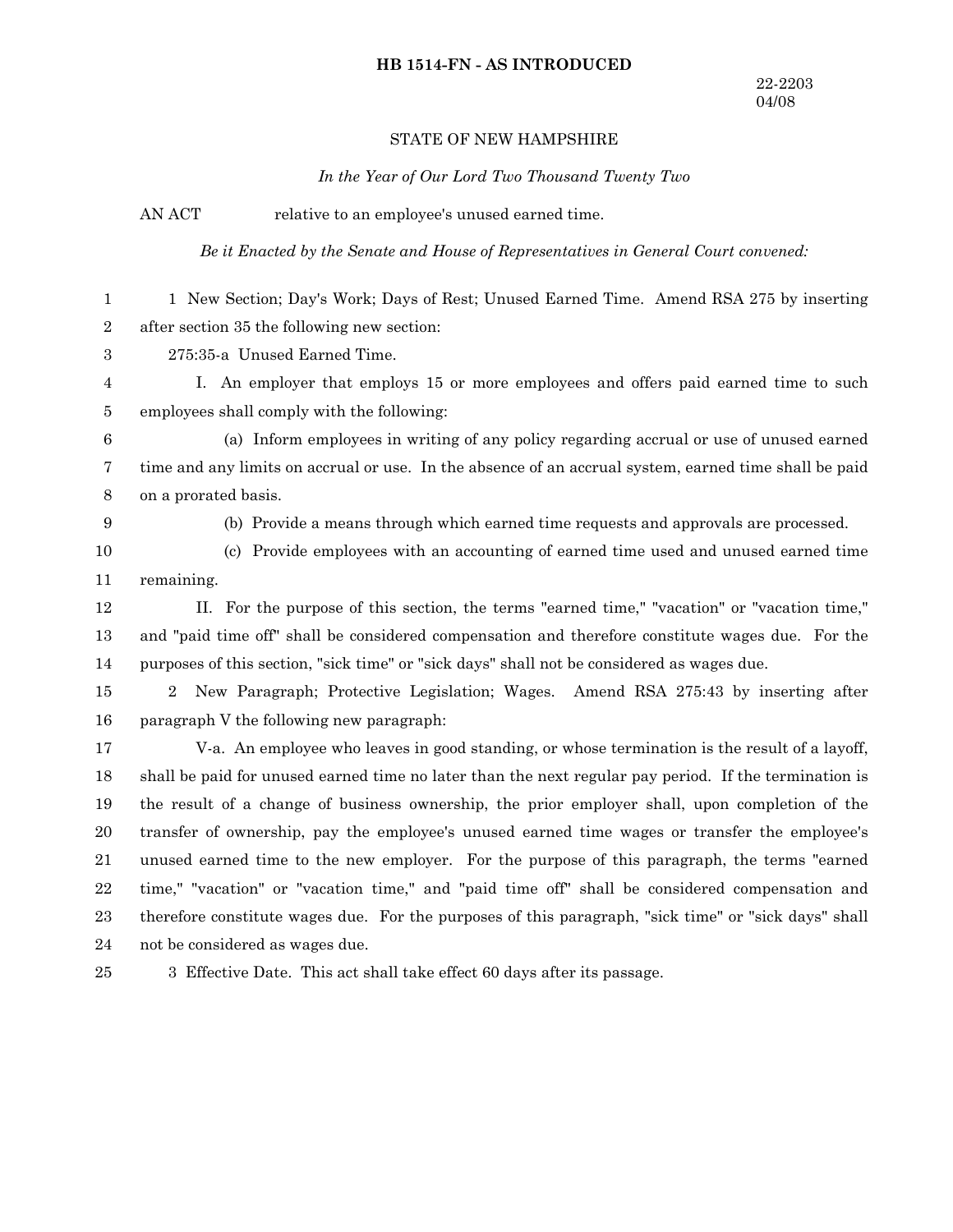LBA 22-2203 Redraft 12/2/21

# **HB 1514-FN- FISCAL NOTE AS INTRODUCED**

AN ACT relative to an employee's unused earned time.

| FISCAL IMPACT: [X] State | [X] County | [X] Local | [ ] None |
|--------------------------|------------|-----------|----------|
|                          |            |           |          |

|                        | <b>Estimated Increase / (Decrease)</b> |     |                          |                          |                          |
|------------------------|----------------------------------------|-----|--------------------------|--------------------------|--------------------------|
| <b>STATE:</b>          | FY 2022                                |     | FY 2023                  | FY 2024                  | FY 2025                  |
| Appropriation          |                                        | \$0 | \$0                      | \$0                      | \$0                      |
| Revenue                |                                        | \$0 | \$0                      | \$0                      | \$0                      |
| <b>Expenditures</b>    |                                        | \$0 | Up to $$5.06$<br>million | Up to $$5.06$<br>million | Up to $$5.06$<br>million |
| <b>Funding Source:</b> | [X] General<br>state funds             |     | Education                | [X] Highway              | [X] Other - Various      |

**COUNTY:**

| Kevenue             | $\$0$ | \$0                        | $\$0$                      | \$0                        |
|---------------------|-------|----------------------------|----------------------------|----------------------------|
| <b>Expenditures</b> | \$0   | Indeterminable<br>Increase | Indeterminable<br>Increase | Indeterminable<br>Increase |

**LOCAL:**

| Kevenue             | \$0 | $\$0$                      | \$0                        | $\theta$<br>. DU           |
|---------------------|-----|----------------------------|----------------------------|----------------------------|
| <b>Expenditures</b> | \$0 | Indeterminable<br>Increase | Indeterminable<br>Increase | Indeterminable<br>Increase |

### **METHODOLOGY:**

This bill requires the State to recognize that all full-time employees are afforded paid time off, even in the absence of a system to allocate and track the use of that and/or allow for paid leave to be carried forward from one year to the next.

The Department of Administrative Services states this bill has an indeterminable fiscal impact of zero to \$5.06m in State expenditures as they are unable to estimate the proportion of paid leave that will be utilized versus paid out to applicable employees. However, the Department did identified 1,218 full-time employees that do not currently accrue paid leave in the State's NH FIRST system. The Department calculated if the maximum value of paid leave for these individuals, allocated at the same rate as proscribed by the Personnel Rules and was paid out at each employee's current hourly rate (as of 10/12/2021), the maximum fiscal impact would be \$5.06 million. If these same individual were paid out at anything less than the maximum the fiscal impact would be reduced.